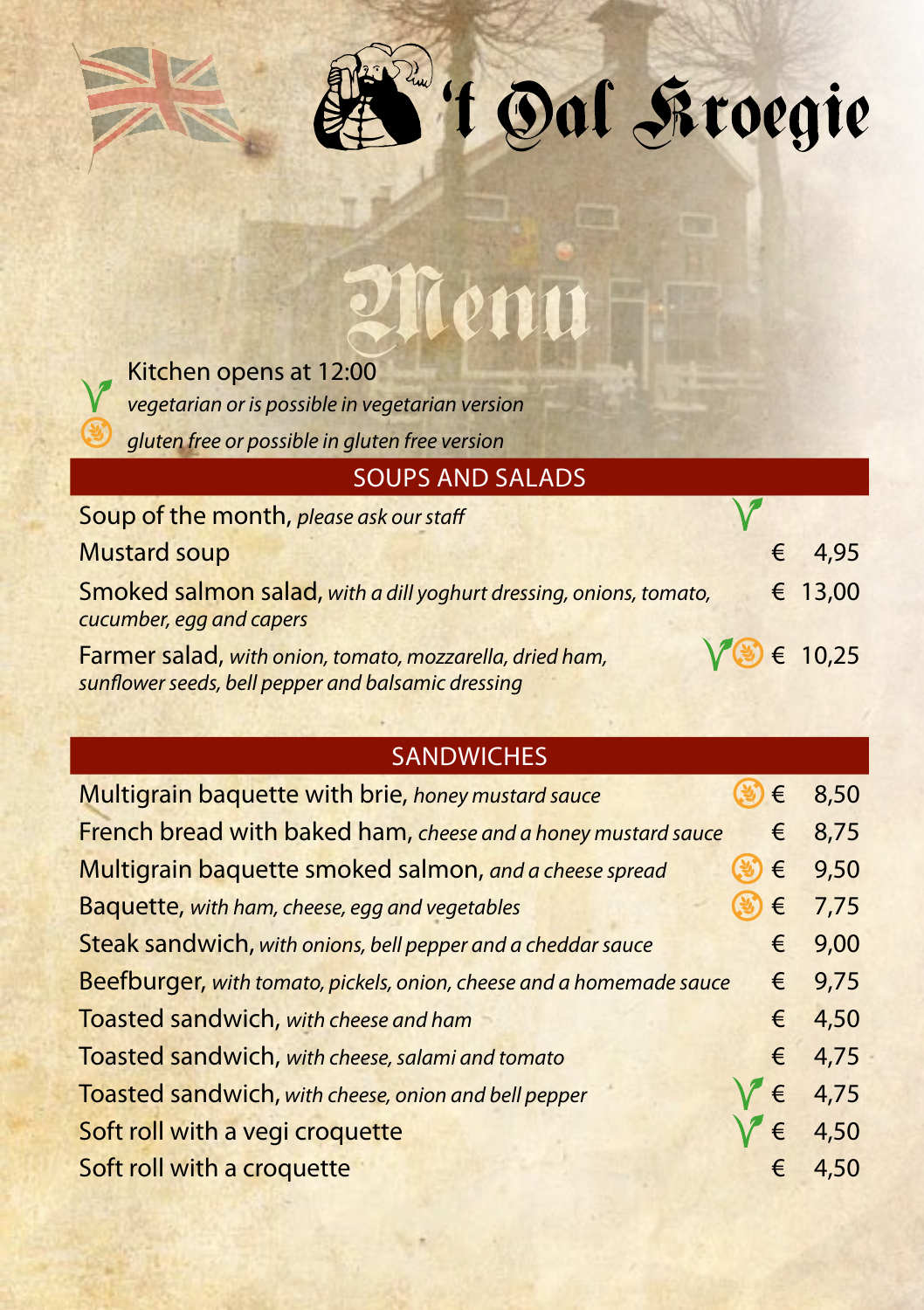| <b>HOT DISHES</b>                                 |                       |                 |
|---------------------------------------------------|-----------------------|-----------------|
| 2 meat croquettes, with bread and mustard         |                       | $\epsilon$ 8,50 |
| Fried eggs, with bread, ham and cheese            | $\sqrt{8}$ $\in$ 8,50 |                 |
| Fried eggs with bread, cheese and dried ham       |                       | $\epsilon$ 8,50 |
| Pork tenderloin, with peanut sauce and a baquette |                       | € 11,50         |
| Juicy steak, with herb butter and bread           |                       | € 13,75         |
| 2 vegi croquettes, with bread and mustard         |                       | $\epsilon$ 8,25 |

## PLATE

|  |  | Served with a fresh salad and fries |  |  |
|--|--|-------------------------------------|--|--|
|--|--|-------------------------------------|--|--|

| Cutlet, with mushroom sauce or baked onions, bell pepper and cheese    |            | € 14,25          |
|------------------------------------------------------------------------|------------|------------------|
| Fish dish of the week, please ask our staff                            |            |                  |
| Pork tenderloin, with peanut sauce                                     |            | € 15,00          |
| Iberico ribfingers, with a garlic sauce                                |            | € 17,75          |
| Juicy steak, with garlic butter or with mushroom sauce                 |            | € 17,50          |
| Beef burger, with tomato, pickels, onion, cheese, and a homemade sauce |            | € 14,50          |
| Chicken legs, served with smokey bbq sauce                             |            | € 16,50          |
| Beetrood burger, with tomato, onion, cheese, mustard and ketchup       |            | $\sqrt{€12,50}$  |
| Crispy vegetarian springroll, with a chili sauce                       |            | $\sqrt{6}$ 13,00 |
| Portion vegetables, (available from 17:00)                             | $\epsilon$ | 3,00             |

## SENIOR MENU

| Cutlet with mushroom sauce, with salad and fries             | $\epsilon$ 9,50  |
|--------------------------------------------------------------|------------------|
| Pork tenderloin, with peanut sauce, salad and fries          | $\epsilon$ 10,00 |
| Chicken legs, served with a smokey bbq sauce, salad en fries | $\epsilon$ 10,25 |
| 2 Fried eggs, with ham, cheese and 1 slice of bread          | $6 \t 5,25$      |
| 1 meat croquette, with a slice of bread and mustard          | $\epsilon$ 5,25  |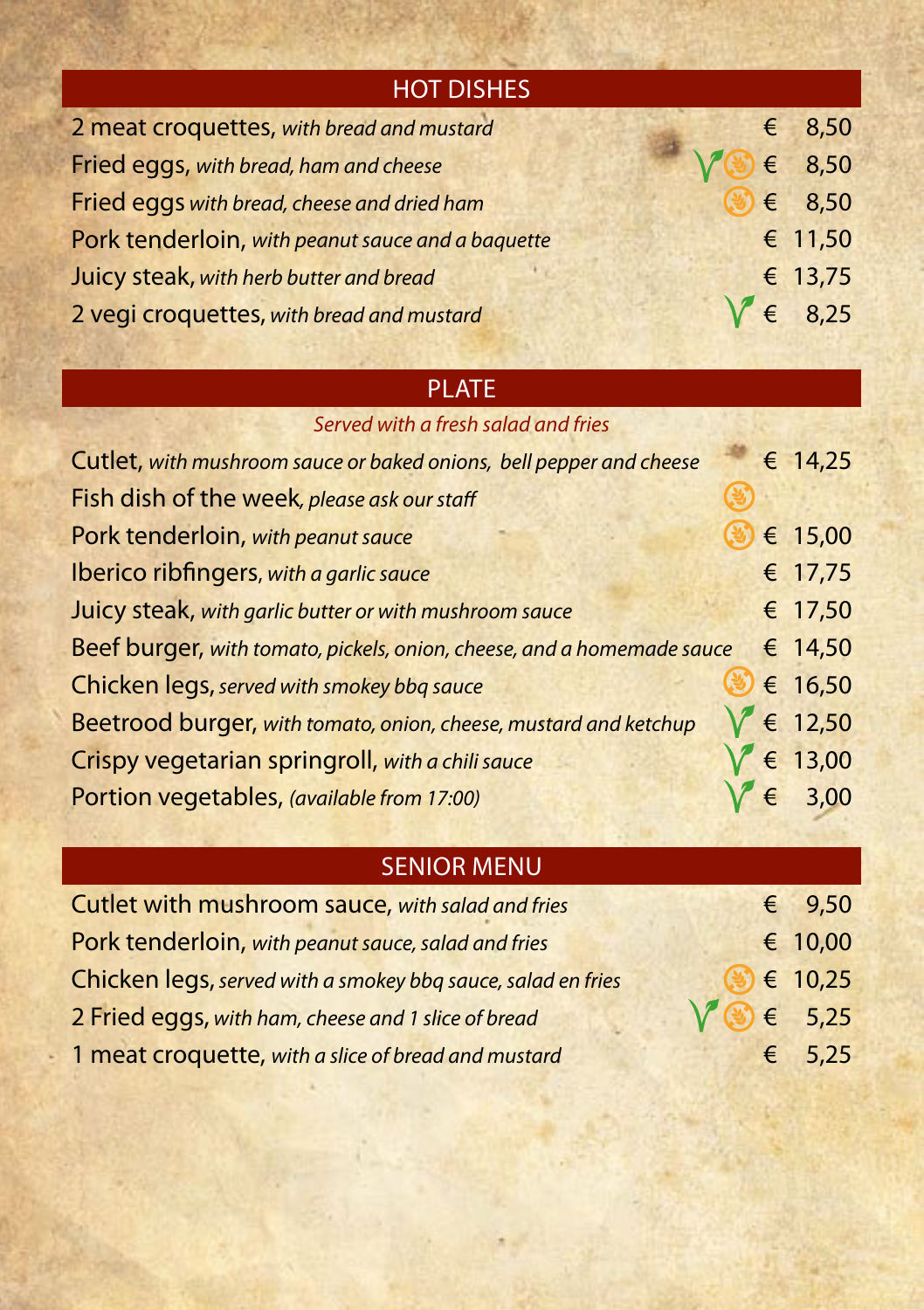| <b>FOR THE KIDS</b>                                                     |   |      |
|-------------------------------------------------------------------------|---|------|
| Soft roll with jam                                                      | € | 3,00 |
| Soft roll with peanut butter                                            | € | 3,00 |
| Chips, with a meat roll or chicken fingers, apple sauce and apple sauce | € | 7,95 |
| Pork cutlet with chips and salad                                        | € | 7,95 |
|                                                                         |   |      |
| <b>PANCAKES</b>                                                         |   |      |
| Pancake, with sugar and syrup                                           | € | 6,25 |
| Pancake, with nutella and whipped cream                                 | € | 7,25 |
| Pancake, with cheese, jam, bacon, apple or ham                          | € | 7,50 |
| Pancake, with max 3 ingredients from above                              | € | 8,25 |
|                                                                         |   |      |
| <b>CHIPS AND SNACKS</b>                                                 |   |      |
| Chips with mayo or ketchup                                              | € | 4,00 |
| Chips with joppie sauce                                                 | € | 4,00 |
| Chips with mayo and peanut sauce                                        | € | 4,00 |
| Chips with peanut sauce                                                 | € | 4,00 |
| Chips with onions, mayo and ketchup                                     | € | 4,00 |
| Chips with pulled pork, bbq sauce and coleslaw                          | € | 8,75 |
| Chips with baked onions, bell pepper, cheese and chili sauce            | € | 6,00 |
| Chips with bacon, mayo, onions and curry ketchup                        | € | 4,75 |
| <b>Groninger Egg ball</b>                                               | € | 4,00 |
| <b>Meat roll</b>                                                        | € | 2,50 |
| <b>Cheese snack</b>                                                     | € | 2,50 |
| <b>Meat croquette</b>                                                   | € | 2,75 |
| Vegi meat croquette                                                     | € | 2,75 |
| Meat roll ketchup, mayo, onions                                         | € | 2,95 |